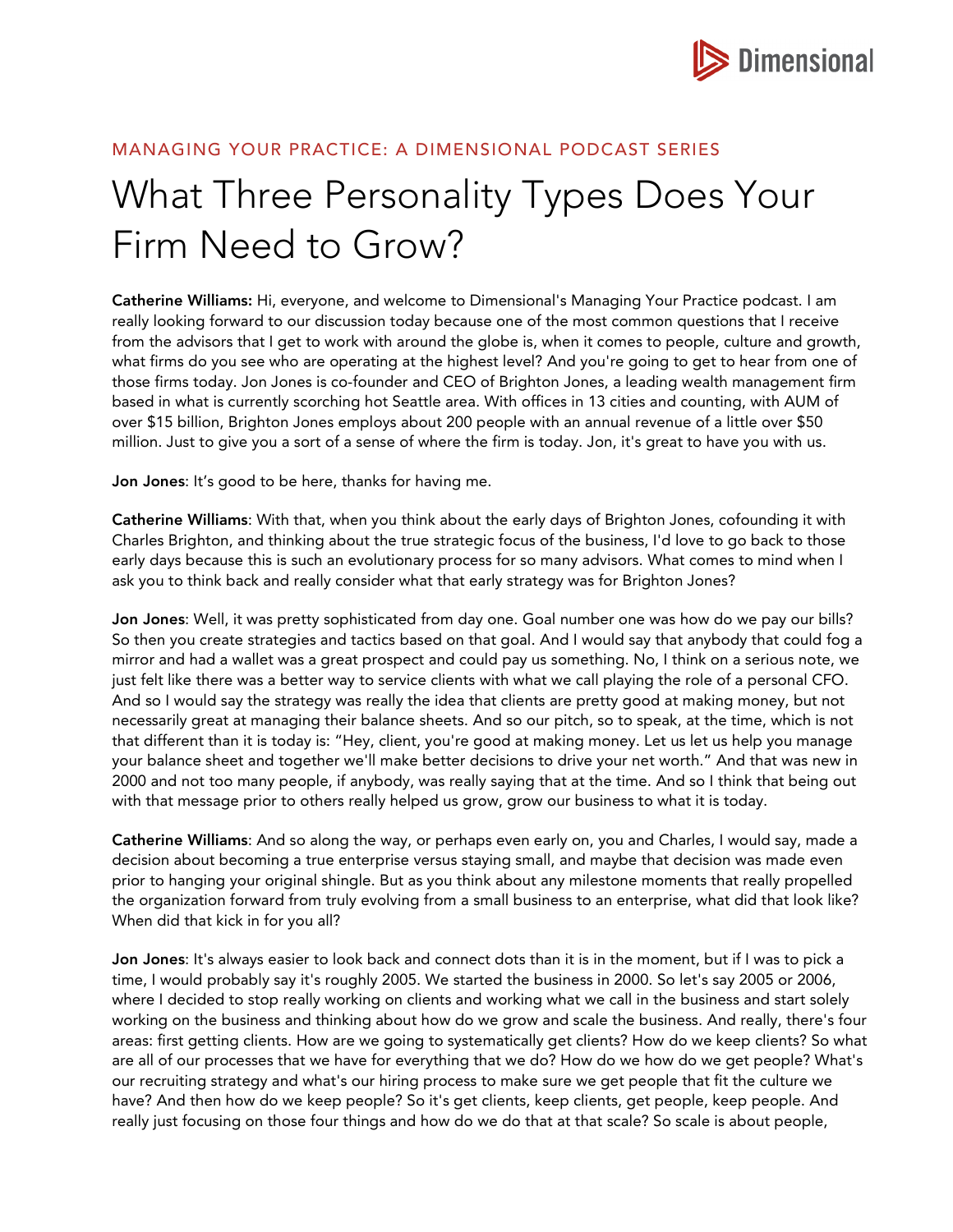process and technology. And I would say probably since 2005, I've been focused around how do we add more, more people and more expertise to everything that we do? How do we define whatever the processes is? You've got to have a process because it's hard to make something better without one. So just define a process and then put technology to it and things will start to scale a little bit better.

Jon Jones: And then it's just constant kind of what we say winning, which is this idea of continuous improvement, a constant continuous improvement. So everything's in draft form. We can always make it better. And so me as CEO, I've I think I've been focused I think in three stages. Stage one would be just improvements. How do we take it from where we're at today to just incrementally better? And that's just keeping you up with your competition probably. Stage two would be innovation. Like what are you going to do to really start to separate you from your competitors? Like, what are the things that we're doing that will really add some distance? And then three would be transformations. And as a CEO and somebody that's working on the business, I really try to spend most of my time around innovations and transformations and the entire firm's working on improvements kind of non-stop. So that if I look back, I would say that was a key moment where stepping away from client service and focusing on the business to look at how do we grow and scale it, is probably a pivotal point in time.

Catherine Williams: So I think critical to that and perhaps most important are ultimately your people and how you bring a very specific group of people together. You've mentioned culture. I'd love to explore that a little bit because it can feel a little Kumbaya sometimes when we bring up that word with firms. But it's, correct me if you disagree, but I feel like it informs so much of how the organization does innovate. How the organization moves forward, creates accountability, even when, for example, you're not in the room, so to speak. Talk a little bit about what that has meant for Brighton Jones and what that evolution has looked like.

Jon Jones: Our number one strategy for how do we become a great company is culture. So I think who was it? I can't remember whose quote this was, but they said "culture eats strategy for breakfast." Peter Drucker said that. And I would say it slightly different, which is culture really is our strategy. You're a professional services company where your primary assets are your people and they walk out the door every day and they come back. And so if you're not creating a place where they love to work, I just think you have a lot of risk and you also aren't going to have a great experience or the best experience for your customers either. So I think it really starts with creating a what I'll just say is a remarkable experience for our people, something that they're going to remark about to their friends and family about why they love working at the place that they work at. So that's been the focus. So that's one of your what we call OKRs, which is objectives and key results. So if that's the objective, what's the key result and how are you going to measure that? And so we're doing things every quarter just to reinforce how do we create a place where people love where they work? That's our intention is to have a great place to work. And then if you don't put people and provide attention to that intention, then you're probably not going to get the results that you want. Right. So the simple equation that I use for just about everything is intention. Get it out on a piece of paper and let's make sure that we're all highly aligned with what we want to do and then let's provide attention to it.

Jon Jones: Let's get somebody that owns that and make sure that I'll say make sure their mortgage is tied to it. They'll make sure it happens. So let's get somebody focused on that from a compensation standpoint and the responsibility. So they're going to provide attention to that intention to get the results. And so I would say that's with culture, that's with client service, that's with technology and marketing and the entire business. But that's a simple formula that I always use. Intention plus attention gets results.

So culture is evolved at Brighton Jones over time. But if you have a well-defined culture when you bring people in, what happens is it just morphs and gets further and further refined over time. And so we have fun committees that drive fun in the workplace and we have what we call mindfulness based emotional and social intelligence, which is probably a whole different podcast if we really wanted to talk about it in detail.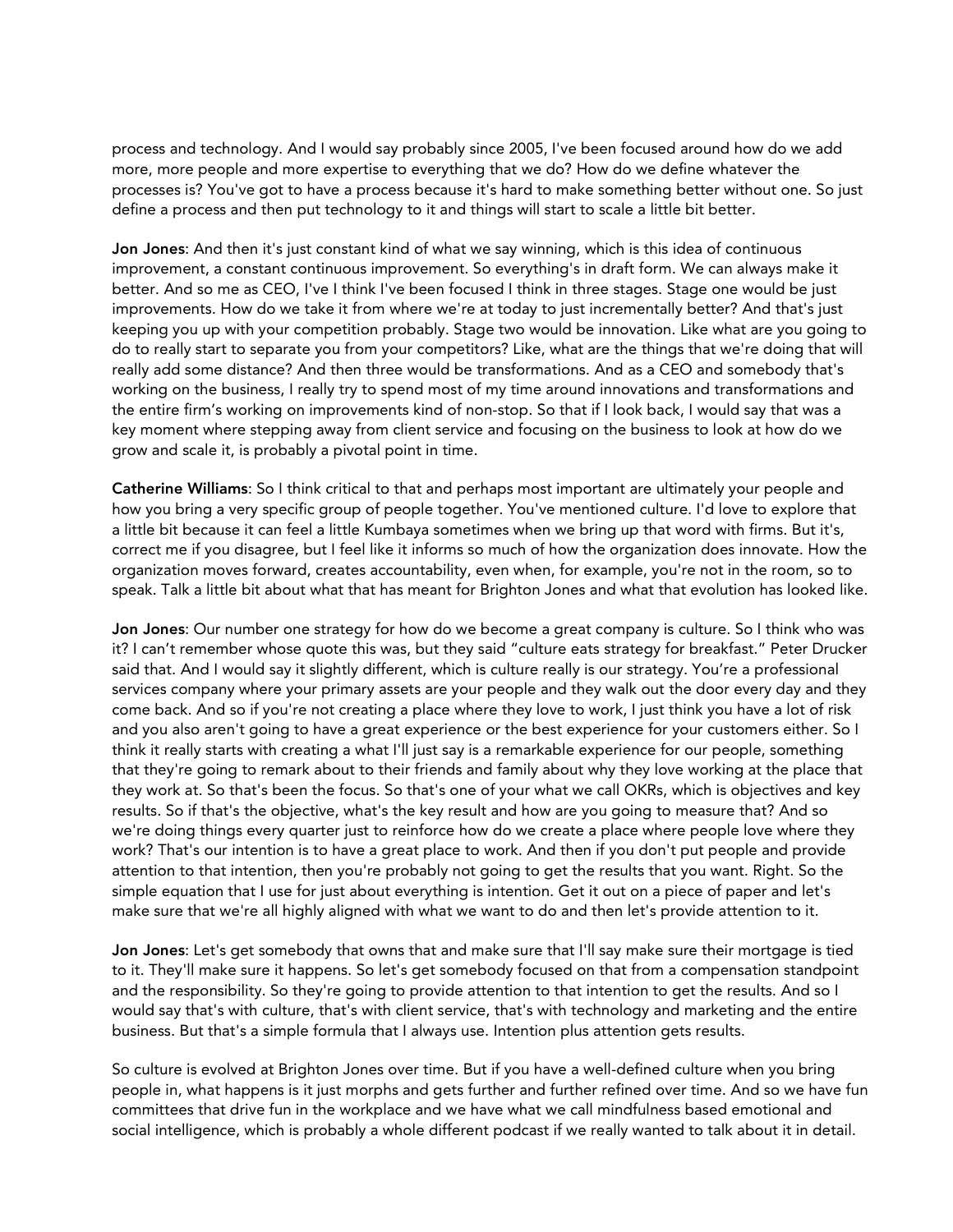People that are most successful in life typically have a high emotional and social intelligence. They have pretty good self-awareness and self-management, and they're good at building relationships with other people. And so our MESI program, which is the mindfulness based emotional and social intelligence, is just like how do we drive better relationships with ourselves and others through different kind of focused activities? And that's been a program that's really helped us give and receive feedback with each other, which helps us be better advisors. It helps us be better teammates. It helps us be better at home. So we have a whole program around that that drives a big part of the culture and who we are.

Catherine Williams: Can you share a little bit around what for you as the leader of the organization, a leader of the organization, and what that process is like for you in terms of challenging you trials and errors, you know, successes of the organization? I mean, I'll be so bold as to offer, I imagine it's been a little bit of an evolutionary process at times, depending on what what's going on. I'd love to just hear from your perspective, particularly for your fellow firm owners and firm leaders that are listening to us today.

Jon Jones: Sure, yeah, I think a healthy dose of self-awareness is really important and trying to get 360 feedback from your team around what are your strengths and what are your opportunities and how can you get better, like constantly getting feedback around that has been really important to me. It's my largest asset on my balance sheet is the company. And so the last thing I want to do is hold it back in any way. So I think that is critically important to really try to figure out what are you good at and what aren't you good at and making sure that you're supplementing that. So I would say for a long time, let's just say, I don't know, from 2005 to 2011. I really was trying to figure out what does the CEO do? Like what is the CEO? I mean, it's a title, but what are the accountabilities and what are the responsibilities that a CEO has? I joined different kind of Vistage forums and other things to find out what are other CEOs do and what do they focus on. And there's such a mixture out there are people that are more ops type CEOs that are and visionaries and different things. But I know every CEO at every company has a probably a slightly different role that they take.

Jon Jones: But I think a healthy dose of what are you good at is important. And I think that there's three skill sets that every company and every division within a company really needs. And I think you have to dial these three things up because we all have all three of these in us. But you have to dial them up or down depending on what stage of growth your company is at. And so I call him the entrepreneur. So you have to have this entrepreneurial mindset. And so the entrepreneurs are the one that's always trying to grow. Always trying new things. Maybe half of them don't work. It may be more trying to break things and isn't afraid to change. So that's kind of the entrepreneur, always thinking about growth and driving forward. There's a technician that does the work, somebody that really understands how the work gets done. They think about what they do as an art form and they're special and only they can do it. And so when I'm a CPA by trade and probably when I was an advisor, that's probably how I felt is like, oh, I'm the best at this and don't put me in a box. I do things a special way. And then there's the manager and then the manager takes and makes processes out of everything. You'll walk into a manager's garage and the rake might not be hung up on the wall, but it's outlined of where it's supposed to be. All the screwdrivers are put places and the hammer, they're very organized. They're telling the technician to do it this way. There's a consistent process for everything. And you need to do that way for consistency and repeatability and measurement and data. And it's trying to figure out which one of the entrepreneur's ideas are good ideas and which ones aren't. So he's always trying to hold the entrepreneur back a little bit. All of us have all three of these personalities in them but probably we're more dominant one more one of those more than the other. And I would say that in 2005, what I had to put away was the technician hat of servicing clients and I had to put away the entrepreneurial hat of, hey, let's go conquer the world and try all these new things. And I had to really, which is not the easiest thing for me, but put on a manager hat and start creating checklists for everything and start creating processes for everything and build out our CRM so there's consistency and repeatability around this stuff. And I had to hire a bunch of managers to help me execute on all of the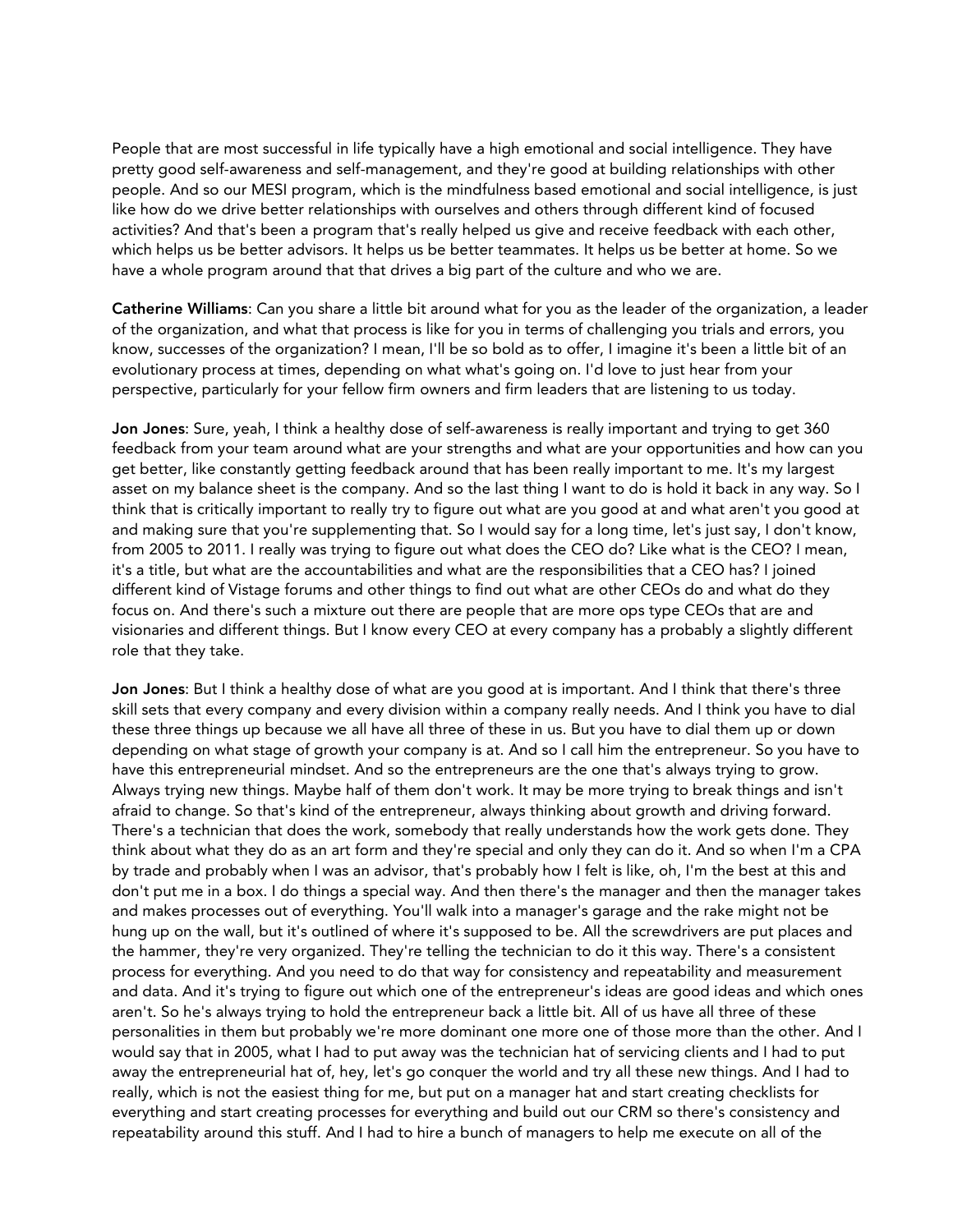things that we needed to do as managers. And so, you know, businesses typically they're started by an entrepreneur. And a lot of times it's a technician that has this entrepreneur, I think Michael Gerber called it the best, it's the entrepreneurial seizure. It's like, oh, I should work for why am I working for this person? I should do this on my own. And then they do they do this on their own and then they and they're really good at it. So they get a bunch of clients. And then the next thing you know, they put the entrepreneur away. The manager never surfaces and they just have a lifestyle practice or a business and they can never grow beyond that. And to really grow beyond it, you have to you have to say, OK, other people can do this work. I'm going to build processes, put technology to it and keep hiring more people and investing back into the business. And that manager has to come out strong to really start to take your practice to what we call practice to enterprise.

And so when I look at our business, I'm always scoring it. Where are we with 200 people and 2,000 households and 4,000 clients roughly, \$15 billion in AUM and 13 offices. Where are we on the spectrum of a practice to enterprise as it relates to getting clients? We have a score for that. Keeping clients, we have a score for that. Getting people, keeping people and then all of operations. So marketing and technology and compliance and finance and accounting, they all have scores of practice to enterprise. And if you know where you're at, let's just say you're more towards a practice like really early on. Well, then you need some entrepreneurs in there to think about what's possible and what's next. And then as you start to get to a little bit of a scale, you need that entrepreneur to kind of tone it down and get the manager in there to build in some processes and technology and consistency behind it. And so my job as a CEO is to look at all of those parts of the business and then look at the teams that we have and say, OK, who of the people we have are we mostly technicians here? Are we mostly managers, mostly entrepreneurs? And what's kind of our next hire that's really going to help accelerate the business forward? And t that methodology for me is really been helpful because you get too many technicians in there and you're just not going to grow. It's going to be kind of consistent, probably really good quality service that you're not going to grow beyond the founder and a couple of people. You get too many managers in there. It's going to be boring as heck. It's like it's probably like walking into the DMV. Everybody does a job, but they don't really know why they do it. And it's the fill out this form and lines everywhere. It's not a great experience. But then if you have just entrepreneurs, everybody is running around with their hair on fire. And so it's really important to balance. The ratio that I use is like for every let's just say, a hundred technicians, you probably need maybe five managers and one entrepreneur or something like that, you know, because you because it's that's about the balance that you need to help grow and scale a business. And if you watch if you see any business, especially, I would say professional services business is that if they didn't reinvest in entrepreneurs or managers, they just there's kind of a glorified practice where people are sharing office space, do things differently. And that could be a great lifestyle business. It's just very different than a real enterprise that can survive without you. And so that's what I've always thought about.

Catherine Williams: As I think about that that cycle you described of get clients, keep clients, get people, keep people, it it's sort of a cycle that sits within that meaning you then you have to get the right people based on the continued growth, evolution, complexity of the organization with, you know, within the business. So I that's what I think about when you describe that and think about where Brighton Jones is today. I think I think most people on the surface would maybe even be a little surprised to hear of this question of is it a practice versus an enterprise and asking that question, because I think on the surface, most firms, most advisors would say you're a you know, you're a \$15 billion firm. You're an enterprise. Like there's no there's no question mark about that. But I love the fact that you ask that within the business, across the different teams, across the different initiatives that you ask to try and get to the processes and the people that that you need in order to be successful. It's a great question.

Jon Jones: That's right, I would say no doubt our "keeping client" business is an enterprise, if we do it, we have a consistent way. We have processes, we have technology for it. We've got lots of expertise,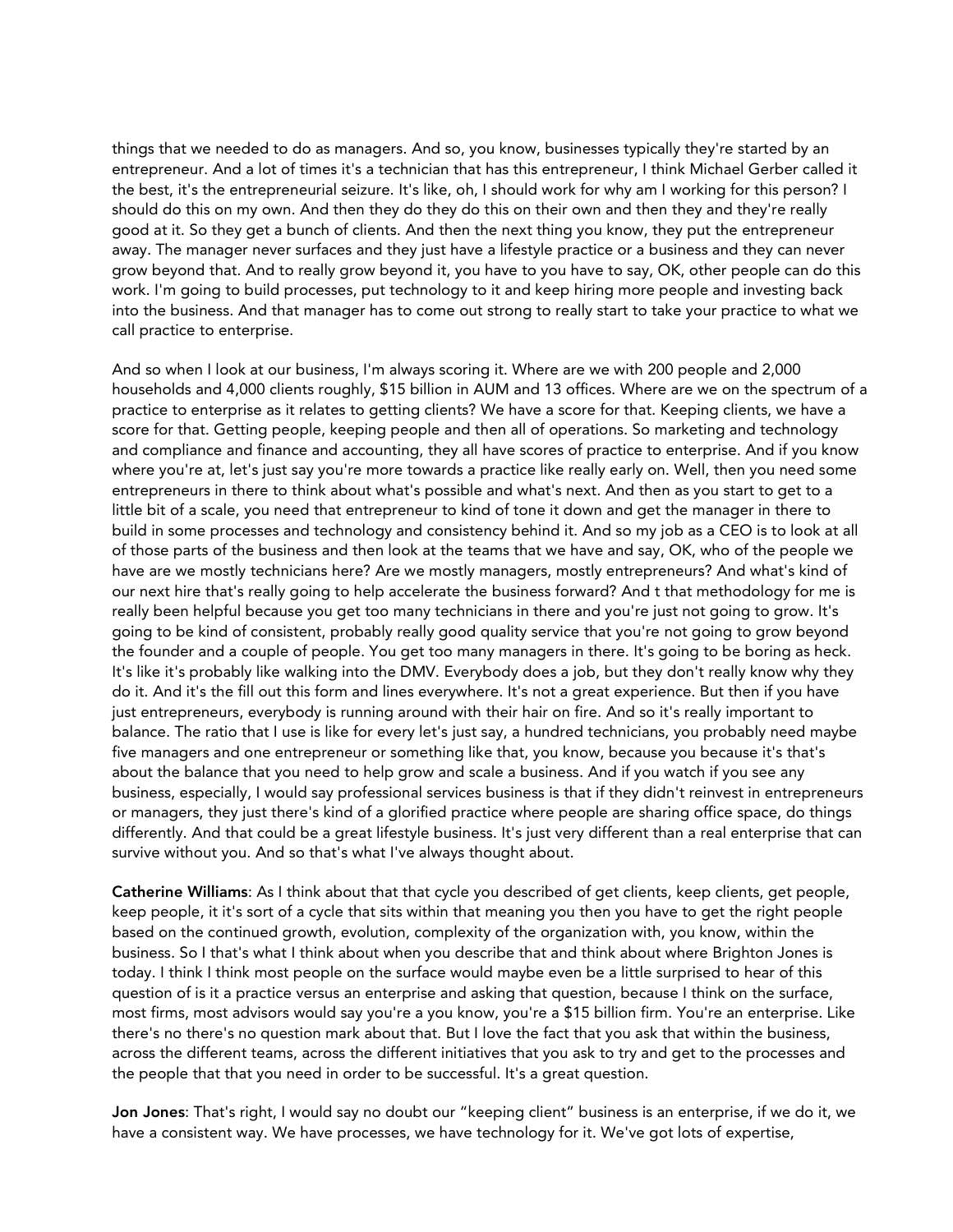technicians, managers and entrepreneurs full on delivering that to clients. But in marketing, we're not big enough yet. We have a budget for marketing, but we're not spending tens of millions of dollars a year yet. And we will be. And so in in technology where there's so you kind of need to take each department you have and look at it as practice to enterprise and really and think about, OK, what are you going to be in 10 years? What does that 10 year vision look like as best as that you can see then look at where you're at today, what revenues you'd need to support it based on the allocation of revenues and then start figuring, OK, well, how do I get there? And then we always have a plan for every department over three years of who they're going to hire next. So every group that I have at our company always knows who's their next hires over the three year plan. Then it changes, but it's the best thinking at any point in time so that we can always opportunistically hire somebody and make an investment if we run across somebody that would be fantastic for a particular role.

Catherine Williams: So would there be a KPI or success metric that people might be surprised to hear that you look at in your business?

Jon Jones: Well, we have a love score...

### Catherine Williams: Say more...

Jon Jones: The love score is simple, we have three consistent questions and a new question that we ask our people every quarter on a survey that we have. And so we get what's called a love score back from our team around how much they're loving working at Brighton Jones. And then we have a free form just so we can get candid feedback as well. And they're all attributed so that we know who is giving us the feedback. And then when it's really good, constructive feedback, you know the one that you don't really want to hear, those are the ones that you celebrate the most. You really go out of your way to thank the people that gave you that feedback. Otherwise, you're just not going to get really good candid feedback. And then if you get feedback and you don't know who it's attributed to it's really hard to do anything with it because you don't really know what department it's in or what's going on with that person. And then you might be making decisions that are really not great decisions based on that feedback. So I think having what we call psychological safety, if you can create an environment, a culture where people truly have psychological safety to say whatever that is their lived experience to you, then you'll get great feedback for your team to always make it better for them. And if you don't have that, people are not going to, they're just not going to share. And so there's a think of an X Y axis and one of the axes you put psychological safety, which is critically important for culture. But if you just have psychological safety or what we call candor, curiosity and vulnerability, like if you have candor, curiosity and vulnerability, you've got great psychological safety amongst your team. But it might be like Woodstock where you're not going to really get anything done, but you can have a hell of a great time.

## Catherine Williams: Right.

Jon Jones: And so the other axis put on that axis, performance, accountability, it's like, OK, we are going to get stuff done. Right. Absolutely. Get stuff done. And it's intense environment. And you walk into those environments and people are a little nervous and they may be high functioning, but it's not a heck of a lot of fun, super intense and it drives burnout. So you have to have a balance between performance, accountability and psychological safety so that you're getting stuff done for your colleagues, your clients and you're having fun and enjoying your team while you're doing it. And so that's the balance, I think, that we're always striving for around our culture.

Catherine Williams: So one of your team members who shall remain nameless suggested I ask about Ranger Jones and I may or may not be in possession of a photograph.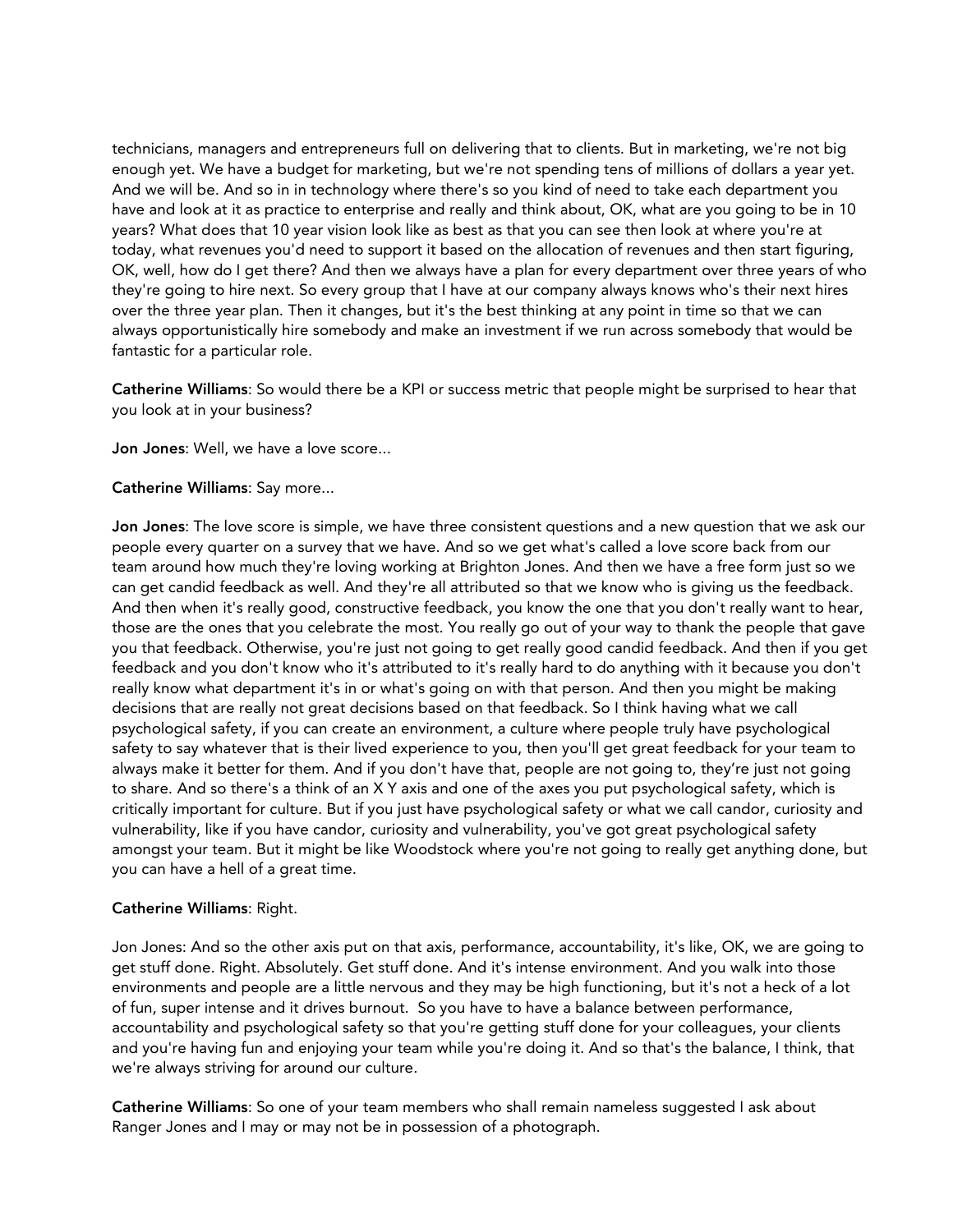Jon Jones: Oh,

Catherine Williams: This is an audio only podcast...

Jon Jones: Interesting.

Catherine Williams: ...but and specifically around kind of talking to that performance, accountability with psychological safety. Is that how Ranger Jones showed up in sort of a fun way to share those concepts with the organization?

Jon Jones: Well, so clearly, you've done your homework here. I think

Catherine Williams: I'm going to be in so much trouble.

Jon Jones: So Ranger Jones showed up last year for what we had was a "climb on" campaign. So every year we have a "Get Keep Summit" around clients. So getting clients, keeping clients summit and we get our lead advisors together to set their business plans for the year and what we're trying to accomplish in terms of growth and retention of clients. And then out of that, they create their one-year and five-year what we call, you can call it a business plan, but we call it a people plan because really the only reason that you have to grow is to provide more pay to your existing team and more advancement to your existing team. And so we create these five-year people plans. And then you kind of do a bottom up plan for the business and then you have a number that we're going to grow by. And so last year's campaign was called the "climb on campaign." And we had a physical mountain of paper maché Mountain on there. And at the very top it was called Stitch Peak because Stitch is our chief compassion officer. He's a French bulldog. And so Stitch Peak was at the top and there was check points, four check points along the way for people to hit their goals. So when they got to the first goal, there was a celebration and the videos that we did and they got the second checkpoint, third checkpoint, and they reached the peak. Then a couple of teams blew their goals out of the water and a helicopter came along and took them off to a different location. And all this is this was done through videos and celebrations. And so I was Ranger Jones that that would take the totems. Sounds silly, but you take the totems from base camp to the checkpoint one and we create videos around that and I had a ranger outfit. And I don't know, it's just a way to kind of drive more fun into this idea of growth and accountability for growth. And if one of the things that we probably around 2010, we started really defining what is our sales process, because we had a great consistent service process. But when you start to get bigger, the law of large numbers makes it harder to grow at 20 percent, let's just say. So 20 percent at 10 million, we'd have to grow at two million a year. And if all of your business comes in through one or two people, that's kind of hard to do. And so we started to do define all of our processes and figure out what our different channels are and put some accountabilities to those things so that people are focused on them. And so anyway, Ranger Jones was just a way to celebrate the 2020s campaign. This year we have the Game of Richer Life. So we have a Richer Life board and people are making their way around the game board. And we have celebrations around the spin the wheel for the richer life and they win different awards. So but it's important. I think that's what that does, is it just provides transparency around kind of goals and accountability towards goals and celebration and fun. . So, yeah, that's the Ranger Jones story. Next time you're up at Brighton Jones office, I'll get out the hat and show it to you.

Catherine Williams: I love it and in all seriousness, one of the reasons why I really wanted you to talk a little bit about that is this effort to strike a balance between having fun, helping it feel transparent and accessible, but also being very serious in the sense that we are a business, we are setting goals. We want to measure. We do come to this business each day with a purpose. And I think striking that balance and recognizing that as you've described, you can have some fun in the process. I think that's a really that's a great, great example of that. So thank you for sharing that with us.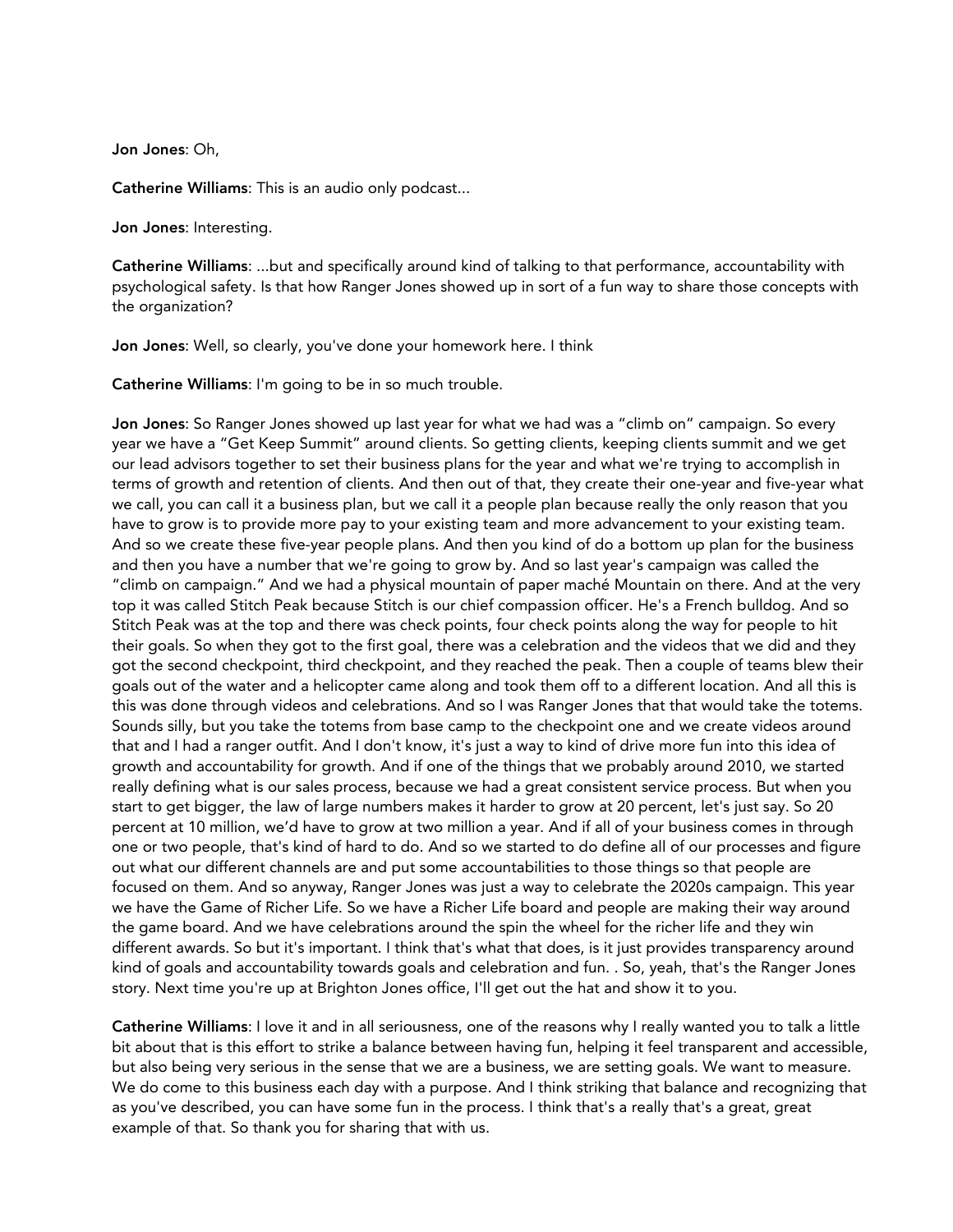Jon Jones: You've got to try to figure out how do you get just as good at sales as your service. I mean, if you're really going to turn it, turn into an enterprise and a lot of these professional services firms don't even like to use the word sales. But really, I mean, if you love what you do and you're really helping people, then why would you not want to help more people? And so I just think it's important for all of the businesses that are in our industry to start to have that as a mindset like how do we get just as good a sales as we are at service? Because I think most firms feel like they were really good at service. But as you grow, you have to grow beyond the founders or whoever the initial rainmakers were, because that part of the business won't scale. We have 50 million roughly in revenues. Last year we closed the year at 47. So when we set the goal this year, we set our goal at 8.5 million in revenues from new clients. And so so it's like, OK, how are we going to go get \$8 million in revenues for new clients? If you have a hope strategy, you'll never get there. So you better define exactly what you're going to do, how you're going to do it, and then celebrate it through a fun, gimmicky ideas, maybe.

Catherine Williams: I'd love your perspective on the development of that, I was in a conversation recently with Michael Kitces, and he shared his perspective around G1, the first generation of so many firms is all about the entrepreneur. They literally had to pull the pull up by the bootstraps, as you said, take anything with a pulse, make sure the utility bill got paid to talk about all the hats they had to wear. And now you have G2, which, you know, Michael's perspective is that we've sort of designed these businesses, these roles, particularly for that second generation of advisors where it is much been it's been much more focused, both in terms of design of the of the role itself, compensation, and certainly where they spend their time to be much more sort of service oriented. So can you create an entrepreneur out of someone that maybe doesn't automatically show up that way, or do you have to go find those people?

Jon Jones: You have to go find those people,

#### Catherine Williams: Yeah.

Jon Jones: Because in that example that you just laid out for me, you're basically saying there is a there was a probably a technician that had an entrepreneurial seizure that started a new business, but possibly an entrepreneur, too, that got to a certain size. But didn't hire more entrepreneurs and managers to create a business. And then and then the second generation were all technicians. And so now their hope is that they can turn a business over to technicians and that and then hope it will survive. And that is a slow probably death downward because technicians can keep the clients no problem for a while. But they're not going to get enough clients to provide opportunities for the next generation of people below them. And so the people below them will only stick around for so long before they get increased pay or an increased responsibility and promotions. And so it's either a slow death or a rapid death, depending on how long they can keep the junior advisors from leaving to go to a firm where they see more opportunity. And so we didn't in 2000 say, oh, we're going to be 200 people by 2020 and want to be 50, 60 million in revenues. It's you get to 2005 and there's a couple of guys hustling like crazy that are entrepreneurs and technicians just getting clients and servicing them, getting and keeping them and getting and keeping them. It's OK. We better create some processes around this if we want to take if we want to keep the next generation, we're hiring great people and they want more pay and they want more they want promotions. So once you make that commitment to kind of hire your first employee, if you're hiring somebody really good, they're going to want upward mobility. And if you're not providing it to them, somebody else will. And then you're constantly losing your second advisors. And so I think that's what will happen in a lot of these practices that aren't providing upside opportunity for really phenomenal number twos. And those they run the risk of losing those people to firms like us and others that are growing organically.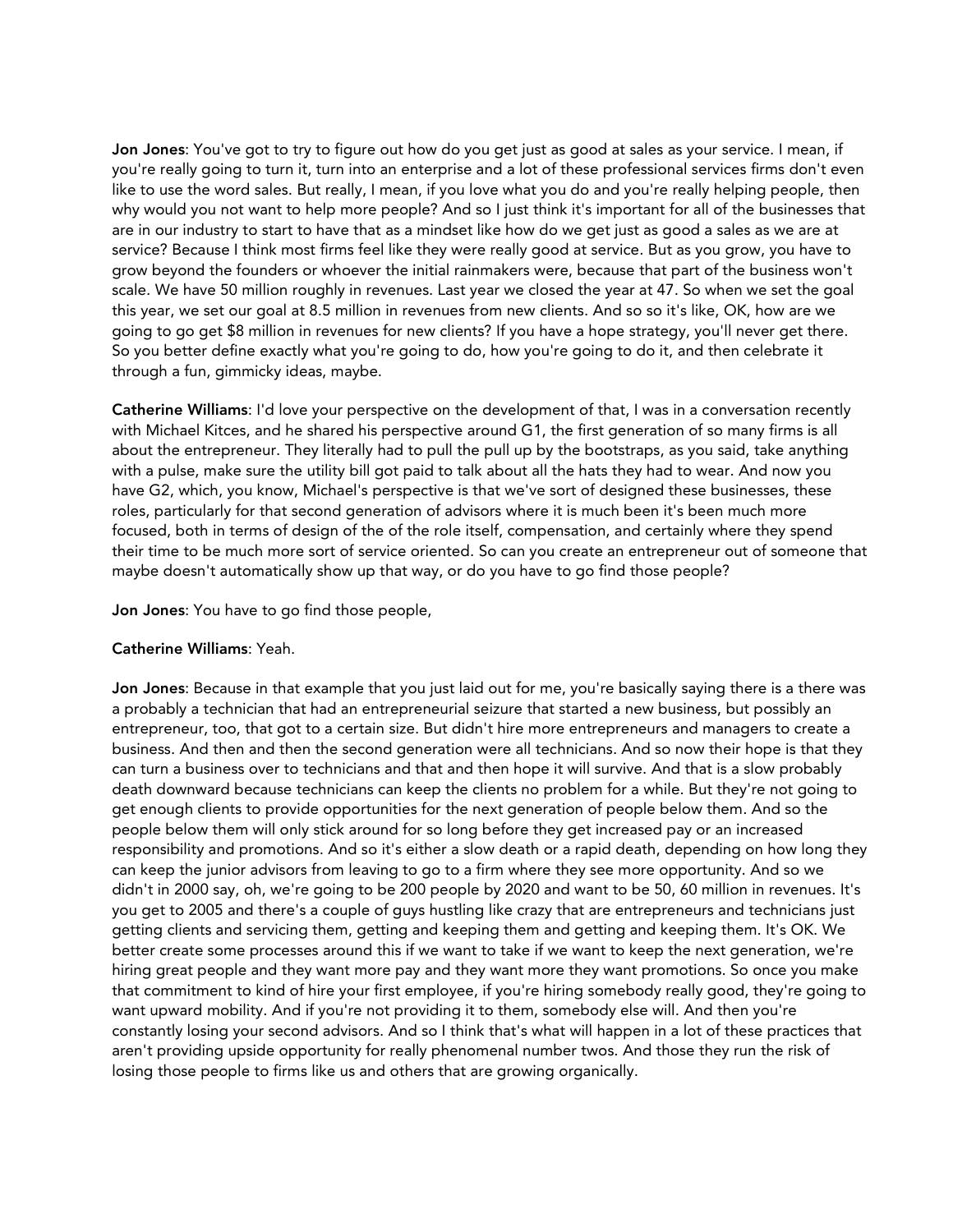Catherine Williams: When you think about our workforce and industry talent, just in general, even outside of Brighton Jones, would you consider that to be one of the top challenges or does something else come to mind?

Jon Jones: Yeah, no, I think that's a top, top challenge, and so what we say we do is we used to say we play the role of a personal CFO and manage people's balance sheets. And we used to use the word wealth manager and we still do. But it's those are terms that everybody says there are a wealth manager. I think I ran into a life insurance salesman that told me he was a wealth manager. So tell me more. And he sold life insurance. So it's hard for a consumer to differentiate. So our new phrase is we are a financial well-being company. And when I think about financial well-being, I think about how do you align some of these resources? Let's just say that's their balance sheet and their time. So they have time and they have some amount of money. So how do you align those resources with things that they care about most in life? And then what we call that is their their passions in life, like what do they love to do, kind of as they're living the journey of life and what is their purpose for life? And the more you can help people figure out what are their passions and purpose and align their time and money with that, then we think that they'll be what we say living a richer life and we call that financial well-being.

Jon Jones: So I think it's hard to find advisors that are just really good with the balance sheet management. I think if you think about where we came from in 2000, everybody was an investment manager and very few people did planning at all. And so then planning came around and then and then now you kind of look at websites and it would appear to be everybody's doing balance sheet management. They have tax in house, they have estate planning, they have charitable in-house. They have all these great private investment folks, good public investment folks in house. But when you really look at the marketplace, I would say probably 45 percent of it still just does investments. You know, they're focused on investments. That's kind of all they do. And they really don't do a lot of planning for people. I'd say there's probably another 50 percent. Maybe it's a little higher than that that does investments and some planning. It's like, yeah, we can help you with your planning and we can do a retirement analysis for you if you need one and we can help you with just let me know. We're happy to help with all kinds of things. And we have some CFPs on staff. And I would say that's a big chunk of the marketplace today. Again, you look at the website, they all look the same: the stage one investment advisors, the stage two investment advisors with some planning. I would put us in stage three because that's really where we started with when a client hires us, we own their balance sheet. So we're going to help them with their company benefits and we're going to do their taxes and we're going to do their estate plan. We're going to do everything for them. And so I think that that's where this market is headed, is total balance sheet management and the consumers now come in asking for that for us. And it's like, yep, we provide that, no problem. But still about 95 percent of the marketplace, maybe five percent of it provides that today. Ninety five percent of it doesn't, although the websites again, still appear as everybody does. But I just think with the Internet it's hard to hide these days if you're not really providing quality service to clients. And so I think that what it's going to happen is over time, more and more people will get to that stage three and everybody will be balance sheet managers because the consumer will demand it and technology will be there to help support it. And so I think that that is table stakes today. If you're not doing that, you should be doing that because you'll certainly end up losing the next generation of consumer that's asking for that.

Catherine Williams: And you can do a version of that at all different levels of wealth or complexity. I would offer.

Jon Jones: Absolutely, yep, I would totally agree.

Catherine Williams: Right. So that's I mean, it's not that's not exclusive to someone who's got x net worth or something, it really can be attained across all levels of clients.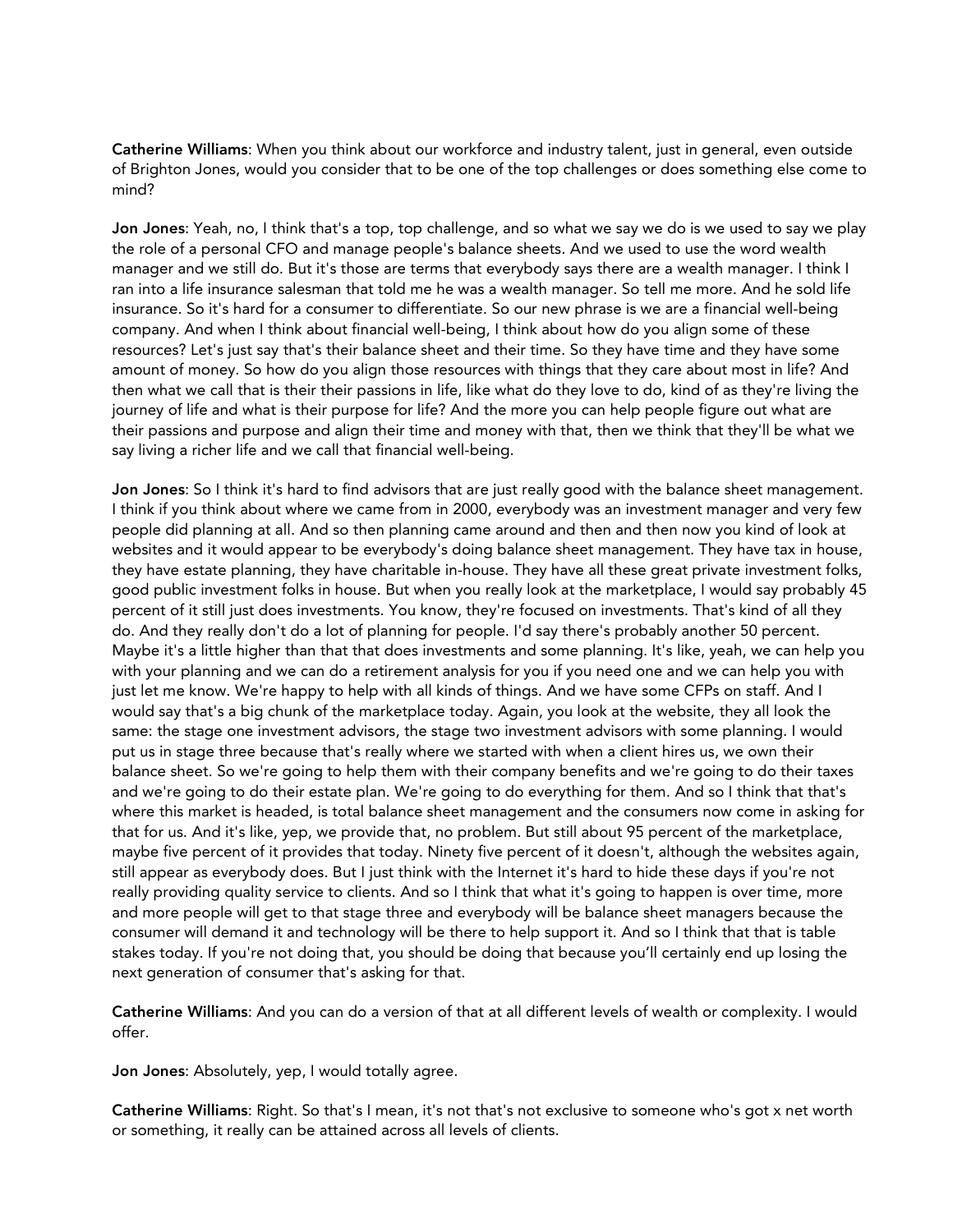Jon Jones: We have what we call open plan, which works with clients somewhere around two million or less. Then we have our personal CFO business, which is the around two million to 30 million, then we have our family office businesses, 30 million and above. And but all of it's still playing the role of owning somebody's balance sheet and helping to make better decisions. So but where I was going is like those are three stages of a wealth management firm today in today's market. And if I was to start a business today and I and I wanted to try to compete with everybody out there in the marketplace, I'd have to do something different. Wouldn't be it couldn't be balance sheet management because everybody's saying they do that and how am I going to differentiate myself? And so for the last three years, four years maybe we've been working on what what are we doing for clients beyond the balance sheet? And we sit in the crossroads of their life and wealth. And how can we do things differently to really help start with their investments, to start with their life plans, start with their taxes and estate planning, and make sure that we have the balance sheet kind of nailed and they understand where all their assets and liabilities are and they understand how to leverage their balance sheet for their best benefit. So once you get that done, well, then there's an opportunity to do more for clients and deepen relationships with clients around things that they care about. So if you connect two clients around, let's just say philanthropic passion of the environment or at risk youth or social and racial justice, like if clients have a same passion of wanting to impact the world together, or maybe it's golf, maybe it's wine, maybe it's we have a deal group. So we have some clients that get together that want to connect with each other around deals. And they're trying to figure out how do we leverage each other's expertise and access to deals and balance sheets for their own best benefit. So I think the future of our business is really connecting clients around their passions and in creating communities around that, which will then help, you know, help what we say that help them align their time and their money with what they care about most in life. And so then also the other part of that is helping clients figure out what are their values and what is their purpose for life and how can they live more in alignment with their values and purpose.

Jon Jones: And not every client is going to want to do that and nor do we lead with that. A client comes in and has 20 million and asked me if they can invest their money. And I say, oh, well, what's your purpose for life? We may not ever even talk about that with a client, but I want to have that skill set in house so that if the client wants to talk about that, then we have that service available to him because we're having more and more clients, I would say, that have a ton of money, but they're just kind of not super content. Like they retire, their identity was work and now they're discontent with life and trying to figure out how do they how can they be happy and have a lot of money and really use their money because they've worked so hard for it. And I don't know. I just think it's a cool opportunity for our industry to really have a positive impact on the world by having a really helping people live in alignment with their values and help people figure out what are their values and how can they do that.

Catherine Williams: I'll ask this question and then we can kind of make the turn, if you will, into closing. So if there's anything, Jon, that I've not asked about it, you'd really love to speak to. Absolutely want to be sure we do that. But I'd love to ask you a little bit about what I think has really been illuminated for a number of firms over the last 15, 17 months in this this idea of geographical location where you have people working. Does everyone need to be in a single location or you just see the spirit of growth or inorganically wanting to expand geographically, grow the firm that way? As you think about Brighton Jones and you've had a purposeful growth strategy to expand into additional cities. As we mentioned, you're in your 13 offices in addition to Seattle. I know thinking about additional areas of the country that you want to have a presence in. How does that impact your cultural people growth strategy? Do you have to adjust at all for that geographical expansion or is it nope, we are we are good to sort of wash, rinse, repeat, wherever we might be.

Jon Jones: Yeah, I think we're ready to wash, rinse, repeat. The last 10 years, we've had five offices, one in D.C. and one in San Francisco, Portland, Scottsdale and Seattle. And so that I wanted to understand what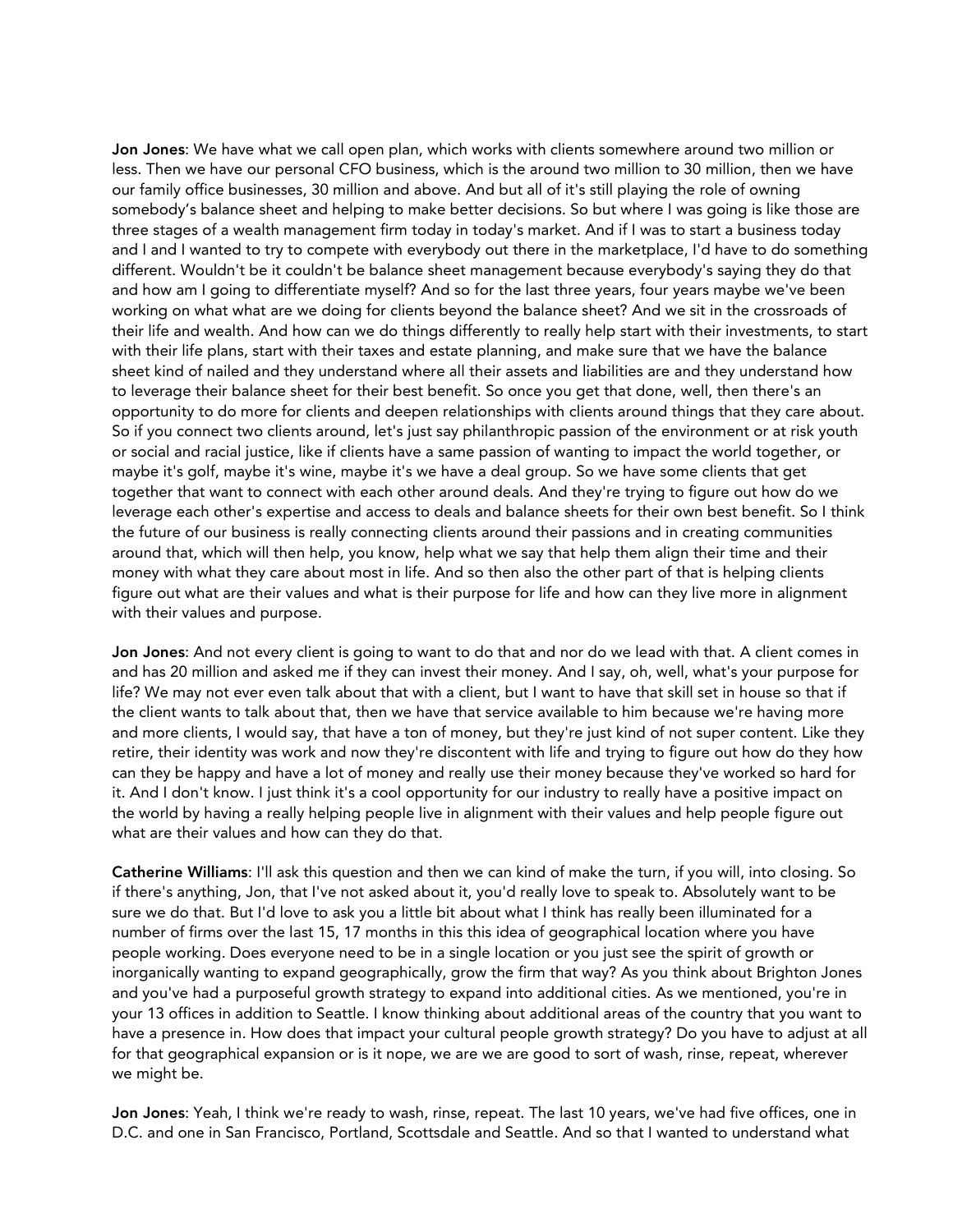are the hurdles that you have with running different locations and how do you create remarkable experiences for your clients and for your people? And so I think we've got that that we can always make it better. But I feel like we have a good playbook for how to do that. And so our strategy has been to open up 30 new offices over the next five years and really get a kernel of who we are and how do we do what we do and get those into the different marketplaces. And if the M&A market, it's so there's so much money in that marketplace today. And valuations are just kind of off the charts and there one PE firm outbidding another PE firm and it's not going to benefit employees, it's not going to benefit clients. All these transactions, in my opinion, and somebody's going to be left overpaying for some assets, that then it's going to kind of have to kind of reset. So we're staying out of that for the most part. We're really just focused on one employee or maybe a small, small tuck in of a firm that's kind of like one employee, one client at a time and opening the 30 new offices. And we'll lift our heads up in five years and see where we're at. We'll close this year, I would guess, at close to 60 million in revenues. So we'll take that and say double it over five years and then we'll open up 30 new offices and get those between kind of call it to call an average of three million apiece. That'll be another 90. And that'll get us to two or three hundred billion. And I think that's good enough. Like that should be good growth and enough growth to stay and compete with all of the M&A activity that's going on. And if at any point it's not, then we'll have to figure out what we're going to do. We'll have to come up with a different strategy. But what I think about the future of our industry is that mostly what's happening today. Remember, I talked about those three stages of improvements, innovations and transformations? And improvements just don't get anywhere. Like they'll help you get better than competition. But everybody is going to kind of see what you're doing. And it's just kind of like that's all that's kind of happening, that you're not going to really win this once you're at scale, you're not going to win unless you're innovating and transforming.

Catherine Williams: We'll even see very much what you're describing within internal succession situations, so forget, you know, two firms that decide to get hitched. We'll also see that where they're making improvements, but innovation really stalls out while that transition is happening, even internally, if you will, within a business so it can show up in a few different ways. I think it's great perspective.

Jon Jones: Yeah, they lose the entrepreneur.

Catherine Williams: They do, that's exactly right. That's right.

Jon Jones: Yeah.

Catherine Williams: Something really, really critical to pay attention to.

Jon Jones: Yeah, and you can do that like you can do a succession plan if the entrepreneur is the one that started it, was driving all the growth and ideas and innovation and you're going to do a succession plan and transition ownership to next generation. Well make sure that you also hire and transition some of the ownership to a new entrepreneur.. And that is just really the tricky part with that, is that entrepreneur being the founder, CEO and entrepreneur is easy because you're kind of the boss.

#### Catherine Williams: That's right.

Jon Jones: And most of my ideas are bad ideas, but the one that's really good, people take it and go with it and it really helps us grow and scale the business. And if you're an outsider coming in with all these bad ideas, you know, you get technicians and managers just rolling your eyes at you and they just kind of write off. So those are those succession plans are or are not easy.